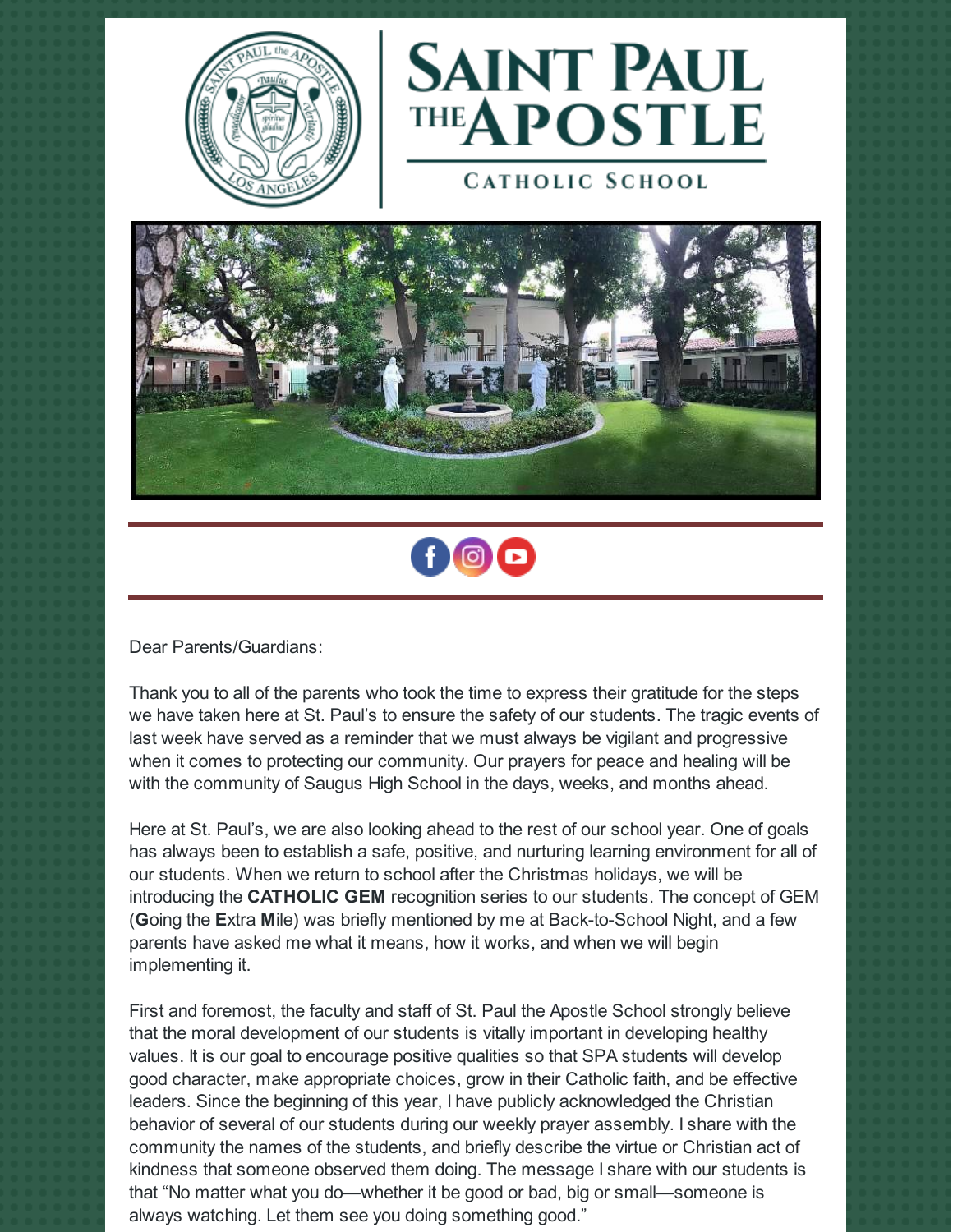It is with this in mind that we have embraced the implementation of the GEM series, where there will be a schoolwide focus on a specific Christian quality each month. The teachers will introduce the quality in their classrooms, incorporate the particular trait into the curriculum wherever it's applicable, and take note throughout the month of exceptional efforts on the part of each student in their classroom. Teachers will be able to use the qualities as a focus for classroom discussions, as a prompt for academic activities, and as models for good behavior. At the end of each month, the students in every homeroom will be asked who they think has best modeled the Christian quality behavior for that particular month. We all know it's easy for students to do the right thing when the teacher, coach, or principal is watching, but our students also know who consistently models Christian behavior when the adults are not immediately present. Those are the students that we want to recognize and thank for helping to make SPA a caring, faith-filled community.

After some deliberation, the faculty chose the following qualities as those worthy of recognition: *respect, compassion, responsibility, cooperation, patience, kindness, acceptance, helpful, fairness*, and *politeness*. We obviously won't have time to get through the entire list this year, but we intend to keep it going next year as well. In order for the **CATHOLIC GEM** to be successful, parents and faculty will need to work together to reinforce these Christian values at school and at home. Thank you for all that you do, and for your consistent cooperation and support of our efforts.

Peace and blessings,

Crystal A. Pinkofsky **Principal** 

| 18 NOV 2019, MON          | $18:30 - 19:30$ | 2nd Grade Sacrament Mtg - JCPC                          |
|---------------------------|-----------------|---------------------------------------------------------|
| 20 NOV 2019, WED          | $16:30 - 18:00$ | <b>School Board Meeting - JACC</b>                      |
|                           | $18:30 - 20:30$ | 7th Grade Prayer Service/Dinner - CH/JCPC               |
| 22 NOV 2019, FRI          | $19:00 - 21:00$ | Jr. High Dance - JCPC                                   |
| 27 NOV 2019, WED          | All day         | 12:30 dismissal for Thanksgiving (No After School Care) |
|                           | $11:15 - 12:15$ | School Mass - Thanksgiving - 6th Grade                  |
| 28 NOV 2019, THU          | All day         | NO School - Thanksgiving                                |
| 29<br>NOV 2019, FRI       | All day         | NO School                                               |
|                           | All day         | <b>Trimester 1 Ends</b>                                 |
| 1<br><b>DEC 2019, SUN</b> | All day         | Advent Wreath Making - JCPC                             |
| 2<br><b>DEC 2019, MON</b> | $08:00 - 10:00$ | <b>PWC Meeting - JACC</b>                               |

#### **SPA CHRISTMAS PROGRAM**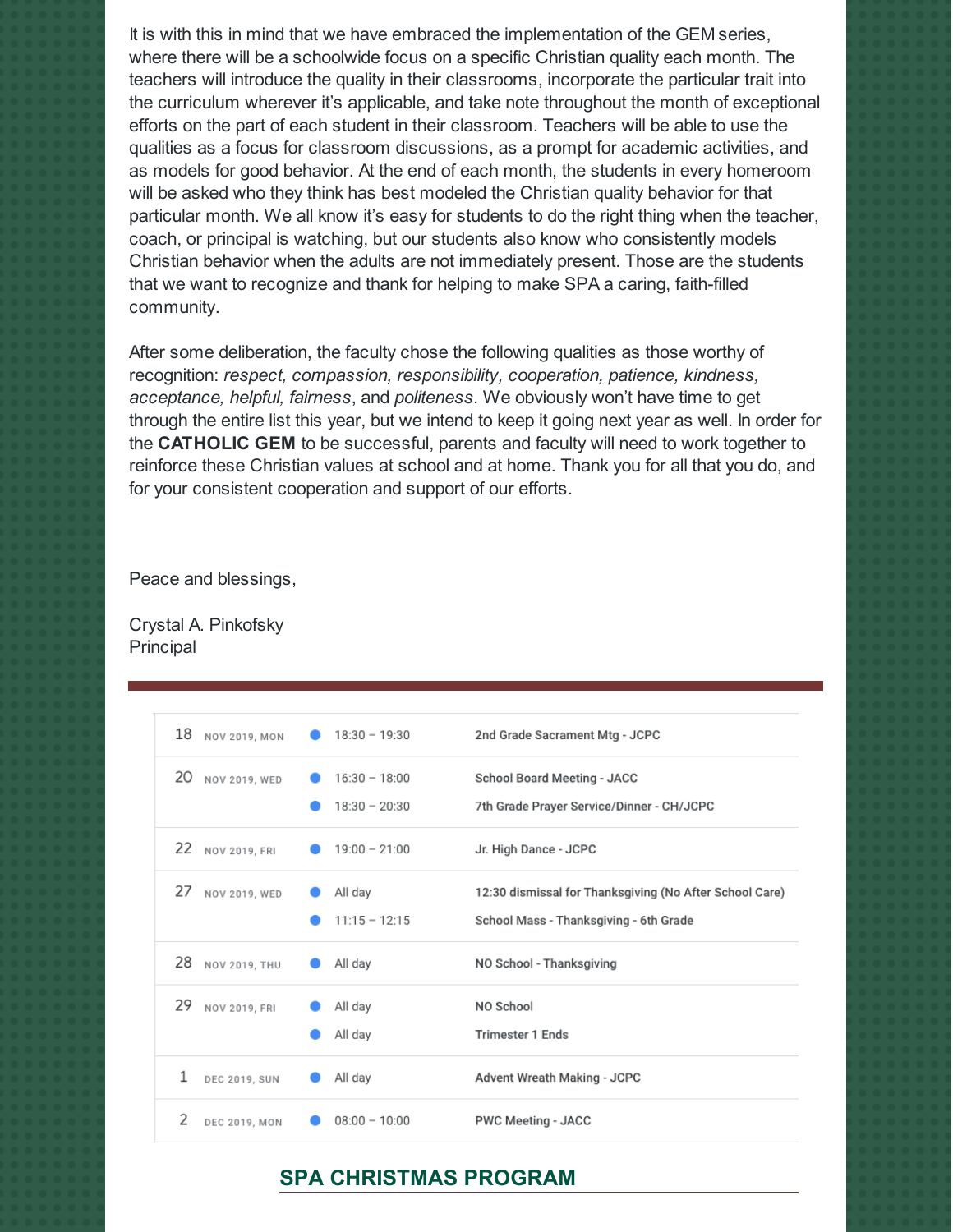

We are happy to announce that the students of St. Paul the Apostle School will be presenting **"***THE MISSION***!"** on **Monday, December 16, at 7:00 p.m**. in the church. **This acting/musical production will be held instead of the Christmas Concert that has taken place in previous years.** The students who auditioned for the play are now hard at work rehearsing their lines in preparation for this SPA community event.

**Please note that ALL students in grades DK through 8 will be participating in this Christmas program as each grade performs their selected songs throughout the play.** All of the seating in church will be made available to the "audience" - parents, grandparents, relatives, friends and any SPA parishioners who might want to attend. Our students will remain "backstage" until it is time for their class to perform.

On the night of the pageant, it is important that students are in their classrooms no later than 6:30 p.m. We will be asking students to wear their "best" attire for the Christmas program. This means NO athletic wear, shorts, jeans, t-shirts, extremely short skirts/dresses, or sandals/flip flops of any kind. Students who arrive inappropriately attired will, regrettably, not be allowed to participate in the program. Please contact the school office or your child's teacher if you have any questions. We look forward to you enjoying the show!!



# **ADVENT WREATH/SPA CHRISTMAS PARTY!**

Did you know that EVERY SPA parent is a member of Parents Working for Children (PWC)? Nowhere is this title more evident than during festival weekend, where every parent works hard to assure a successful festival for the benefit of our students. When we say PWC, we mean YOU, the parents and guardians of SPA! After all the hard work at the start of the school year from everyone in PWC, we look forward to kicking off the holiday season in gratitude and celebration with Advent wreath building on Sunday, December 1, in the JCPC. We also look forward to celebrating our wonderful community with all SPA parents, alumni parents, teachers, and parish staff at the SPA Christmas Party on Thursday, December 5, also in the JCPC. By now you should have received a link to the invitation in your weekly newsletters or via an email. Please join us to celebrate the start of the Christmas season! Your presence will make these fun events even more enjoyable!



# **GIRLS' VOLLEYBALL CHAMPIONS!**

*WE ARE THE CHAMPIONS!!!* The girls' varsity 8th grade volleyball team defeated Archer School at the end of last week to take the **PBL championships**!! It was a total team effort, and their unwavering support and encouragement for one another has been apparent throughout the season. And if that championship wasn't enough, the varsity team also defeated American Martyrs to claim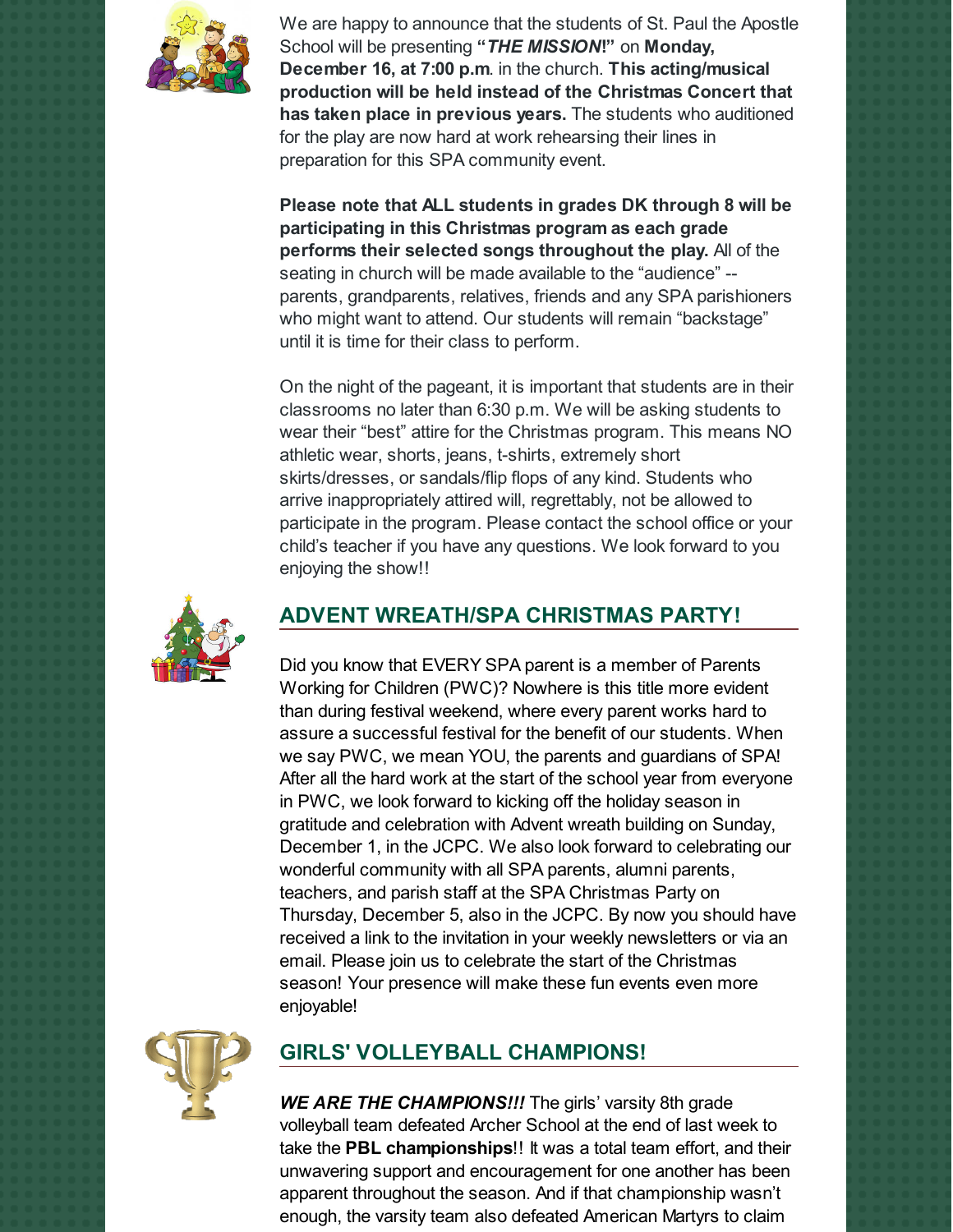the **CYO championship**! Our girls won 1st Place out of 56 teams in the CYO! It was a hard-fought match between two great teams. The Christian sportsmanship they displayed was equally as impressive as their athletic abilities. Congratulations, Saints! We are so very proud of you!





# **FINGERPRINTING OPPORTUNITY at SPA**

The Archdiocese of Los Angeles Fingerprinting Department will be at St. Paul's on Thursday, November 21, from 12:00 - 6:45 p.m. Parents who would like to volunteer to chaperone field trips, help in the classrooms, coach a sports team, etc. MUST be Virtus trained and fingerprinted. This is a perfect opportunity for you to check this off of your "to do" list. If you would like to request an appointment time, please contact Cheryl Crump in the school office at 310-474- 1588.



### **NEW/IMPROVED SPA WEBSITE!**

After months and months of planning and prepping, our new SPA website launch is imminent! The School, Parish and PWC sites will all be receiving a massive overhaul **starting December 1 st** ! To access the new location please go to **[https://school.sp](https://school.sp-apostle.org/pwc)apostle.org/pwc** and login to your account. ALL pertinent school related information will now be accessible there. Please reach out to **[helpdesk@sp-apostle.org](mailto:helpdesk@sp-apostle.org)** for any issues with your account, and report any bugs or issues when you find them so that we can create the best user experience for current and future families, parishioners and staff for the next decade.

# **TRAFFIC SAFETY REMINDERS**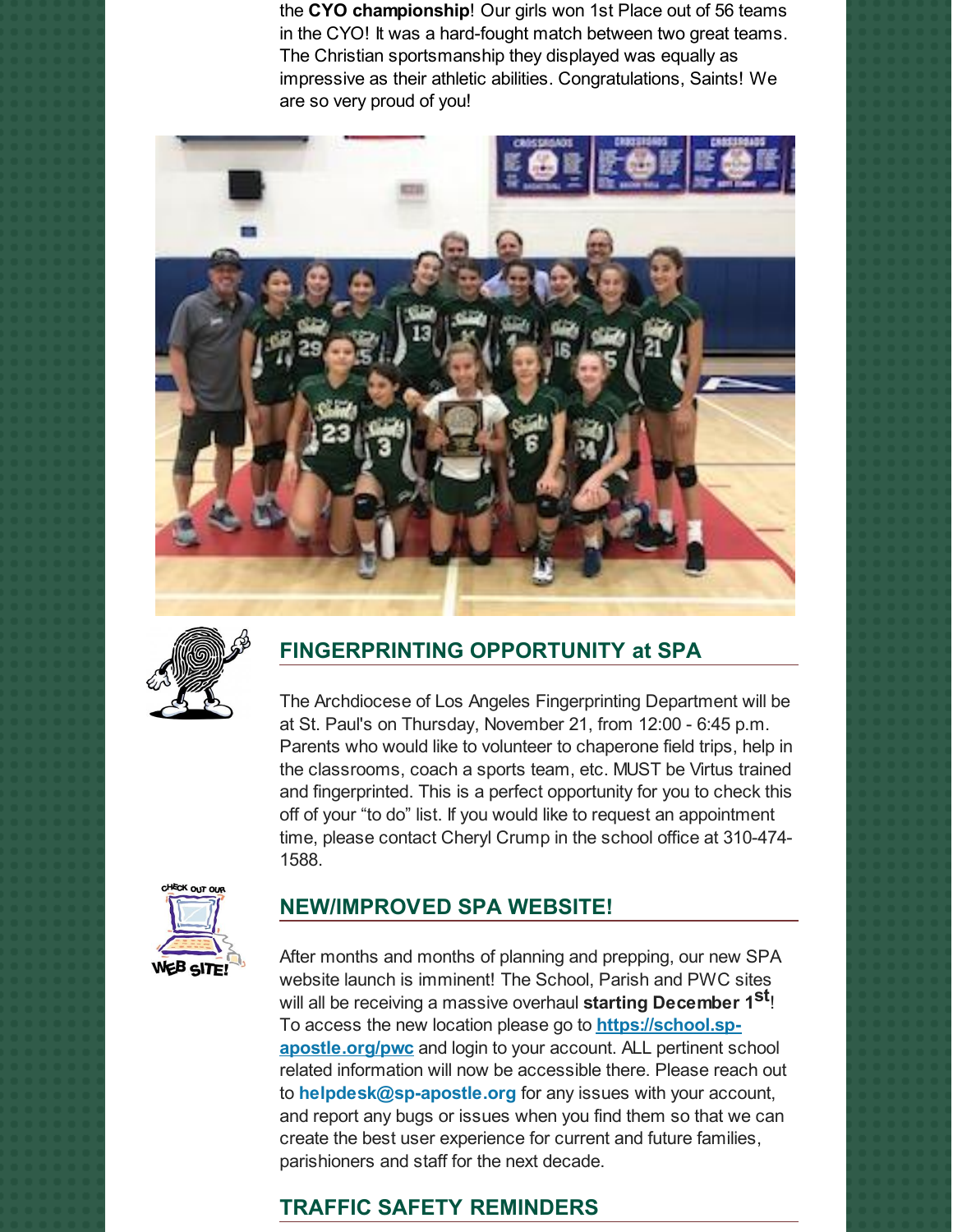

In an effort to help traffic flow quickly and smoothly during morning drop-off or afternoon pick-up, please note the following reminders that require your attention: **There is no jaywalking in front of the school; please use the crosswalks**. There is no parking on Selby Ave. during morning drop-off. Please allow yourself time to park if you are walking your child to class. **As always, there is NEVER any PARKING in the RED ZONES.** They are for emergency vehicles only. **PARKING is NOT ALLOWED in front of any driveways (please respect our neighbors), or in the Mormon Church lot as that is reserved for FACULTY/STAFF ONLY.** As always, we appreciate your complete compliance regarding these traffic policies.



#### **PARISH NEWS - OUR LADY OF GUADALUPE MASS**

You are cordially invited to gather with the SPA Parish community for a special Mass being celebrated in honor of Our Lady of Guadalupe. This Feast Day Mass will be held on Thursday, December 12, at 7:00 p.m. Mariachis will be part of this celebration, and everyone is encouraged to bring flowers as part of your devotion to Mary. Entertainment, fellowship and traditional tamales will be waiting for you in the JCPC after Mass. We hope to see you there!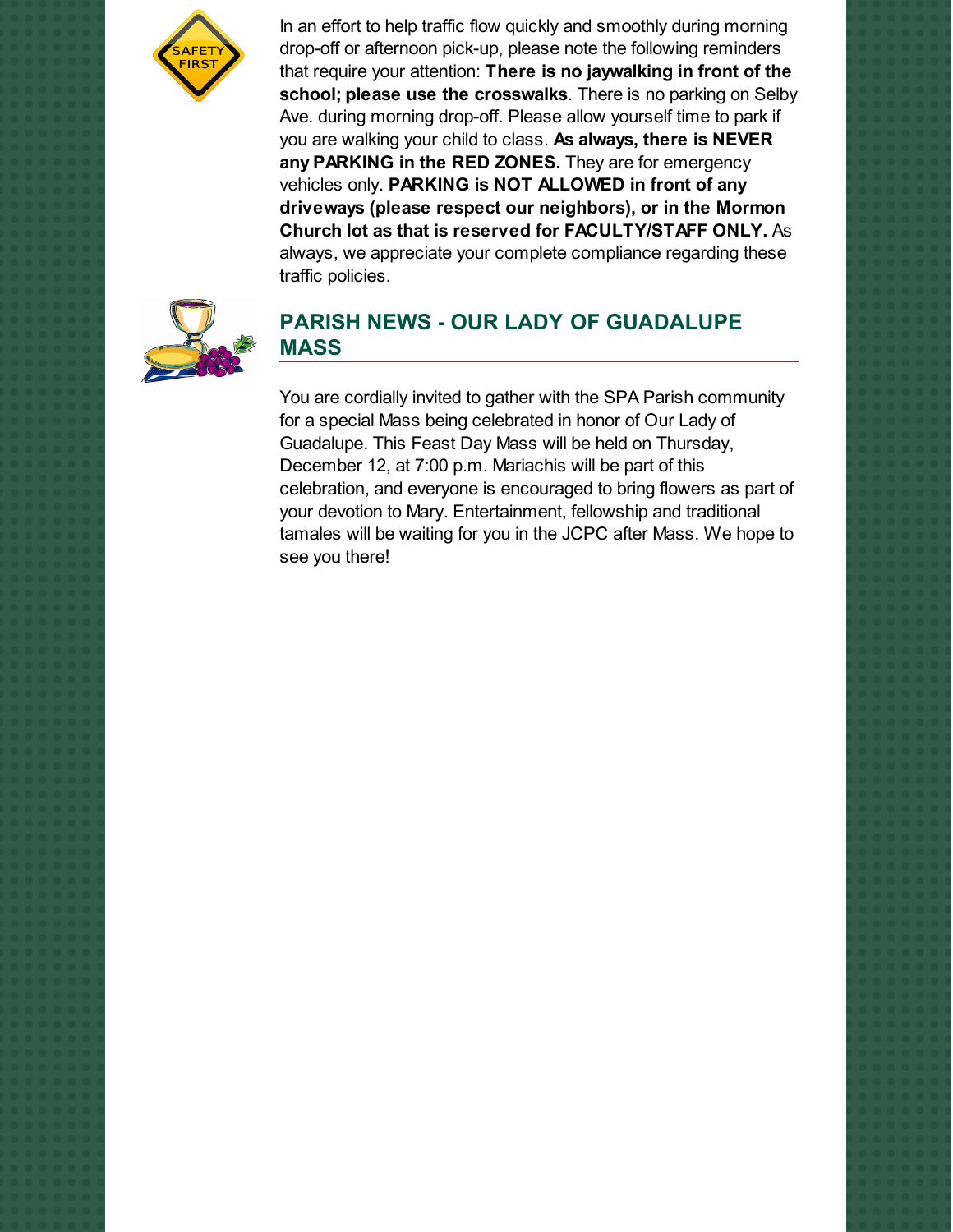#### IN HONOR OF OUR LADY OF GUADALUPE

Join Us for SPA's 13th Annual Evening Mass Thursday, December 12<sup>th</sup> at 7:00 p.m. in English!



December, 1531

**St. Paul the Apostle Catholic Church** 10750 Ohio Ave. Westwood CA 90024

**Celebrate the Apparitions** of Our Lady to St. Juan Diego!

♦ Join us for Mass at 7:00 p.m., Thursday, December 12th Mass will be held in English with mariachis on Our Lady's feast day. At this joyous celebration, we encourage you to bring your own flowers as a devotion to Our Lady. Afterwards entertainment, fellowship and traditional tamales will await at the JCPC Hall.

#### **Lend us Your Support!**

Please help our Mass be a success by volunteering and attending our celebration. A volunteer meeting will be held Sunday, November 17 from 3:30 pm. - 4:45 pm. Our event is sustained solely by your support! Contact Rosa Castillo at (310) 295-7463 or r.castillo101@yahoo.com

"And a great sign appeared in the sky: A Woman clothed with the sun, with the moon at her feet, and on her head a crown of twelve stars."

- Revelation 12:1

# **PWC NEWS CORNER!**

Here is the latest and greatest news from our awesome PWC members:

Thanksgiving Food Drive – Please participate in our outreach to St. Joseph's Center (SJC) for Thanksgiving meal bags for homeless and financially challenged families. The meal items requested can be found on the PWC website. Filled bags need to be returned to your child's homeroom by this Friday, November 15th. St. Paul's generously contributed 200+ bags in previous years, and SJC is praying that we exceed that number this year for the growing number of families they serve. Thank you for your kind